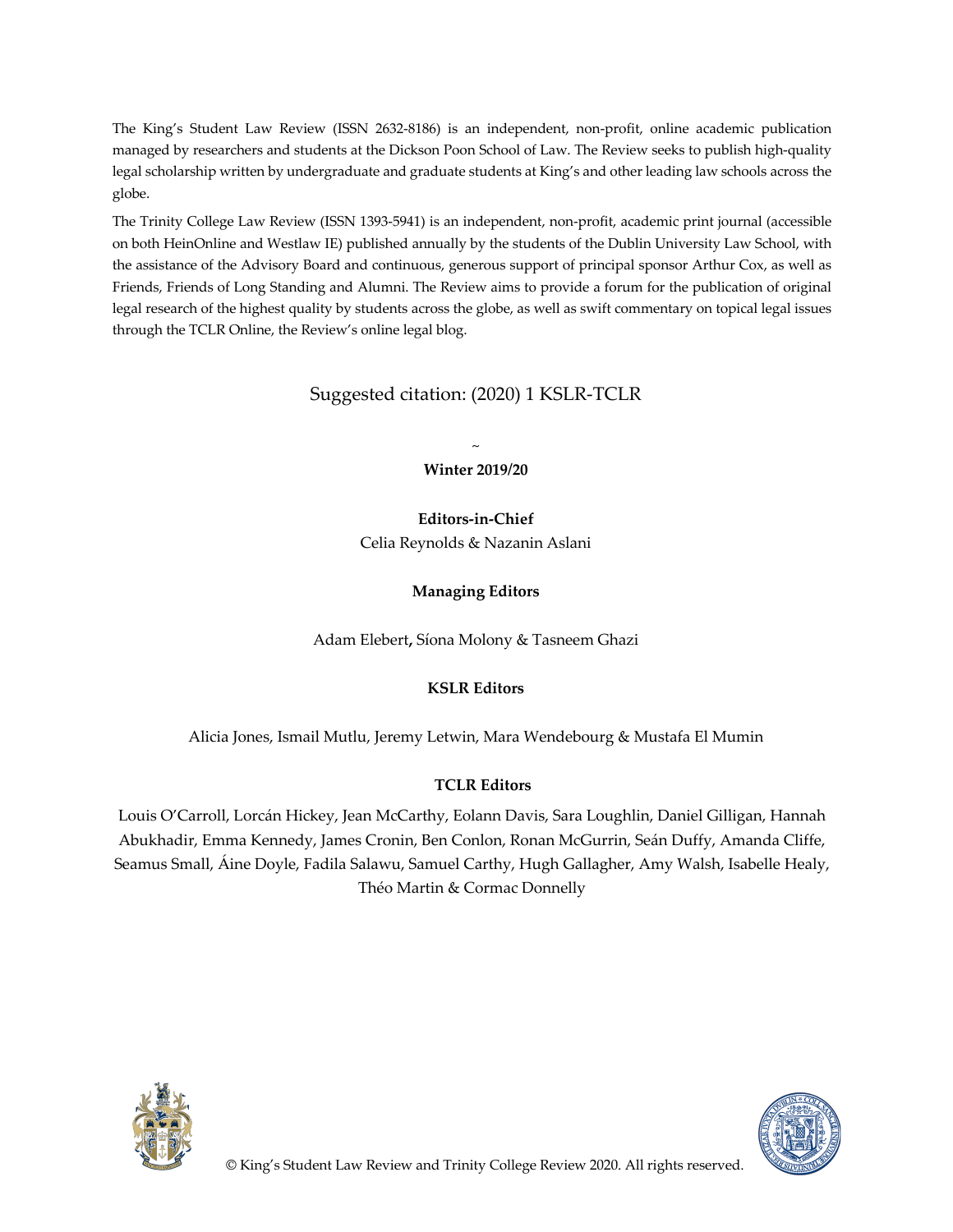The opinions expressed belong solely to the authors and do not reflect those of the KSLR Editorial Board or King's College London as a whole; This journal has been created for educational purposes only. It does not constitute legal advice and must not be relied upon as such. Whilst every effort has been made to ensure the accuracy of information, the KSLR does not assume responsibility for any errors, omissions, or discrepancies of the information herein. All information is believed to be correct at the date of publication but may become obsolete or inaccurate over time. No part of this publication may in any form or by any means be reproduced, transmitted, recorded, or stored in any retrieval system of any nature, without the prior, express written permission of the KSLR. Within the UK, exceptions are allowed in respect of any fair dealing for the purpose of private study, non-commercial research, criticism or review, as permitted under the Copyrights, Designs and Patents Act 1988. All enquiries regarding KSLR should be addressed to the **kclstudentlawreview@gmail.com**.

The TCLR Editorial Board and Dublin University School of Law assume no responsibility for and gives no guarantees, undertakings or warranties concerning the accuracy, completeness or up-to-date nature of the information provided in the articles and/or for any consequences of any actions taken on the basis of the information provided, legal or otherwise. The information provided in any of the articles is not a complete source of information on all aspects of the law. The TCLR Editorial Board and Dublin University School of Law takes no responsibility for any information or advice passed from a client to a third party. No part of this publication may in any form or by any means be reproduced, transmitted, recorded, or stored in any retrieval system of any nature, without the prior, express written permission of the TCLR. All enquiries regarding Trinity Law Review should be addressed to lawreview.trinitycollege@gmail.com.



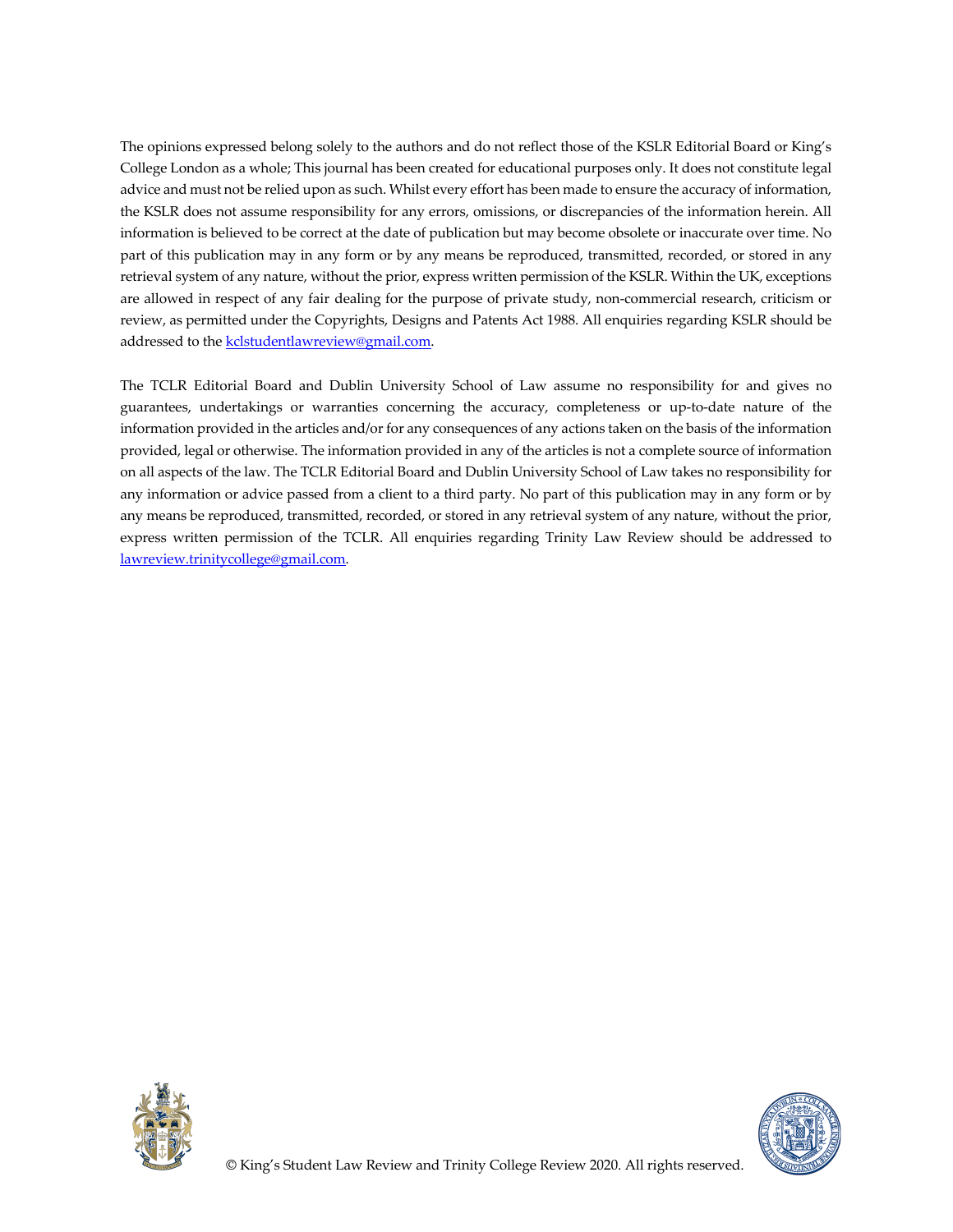# The King's Student Law Review and Trinity College Law Review

Joint Issue I on Constitutional Law

 $\sim$ 

The Common Law, the Constitution, and Judicial Self-Identity:

Constitutional Rights Adjudication in Ireland

*Cian Henry.........................................................5*

*Miller/Cherry* and the Justiciability of the Prerogative Powers

*Alex Powell ..................................................... 18* 

Constituent Power and Doctrines of Unconstitutional Constitutional Amendments

*Conall Towe.................................................... 34*

Constitutionalism in Nigeria

*Samantha Tancredi........................................ 46*

 $\sim$